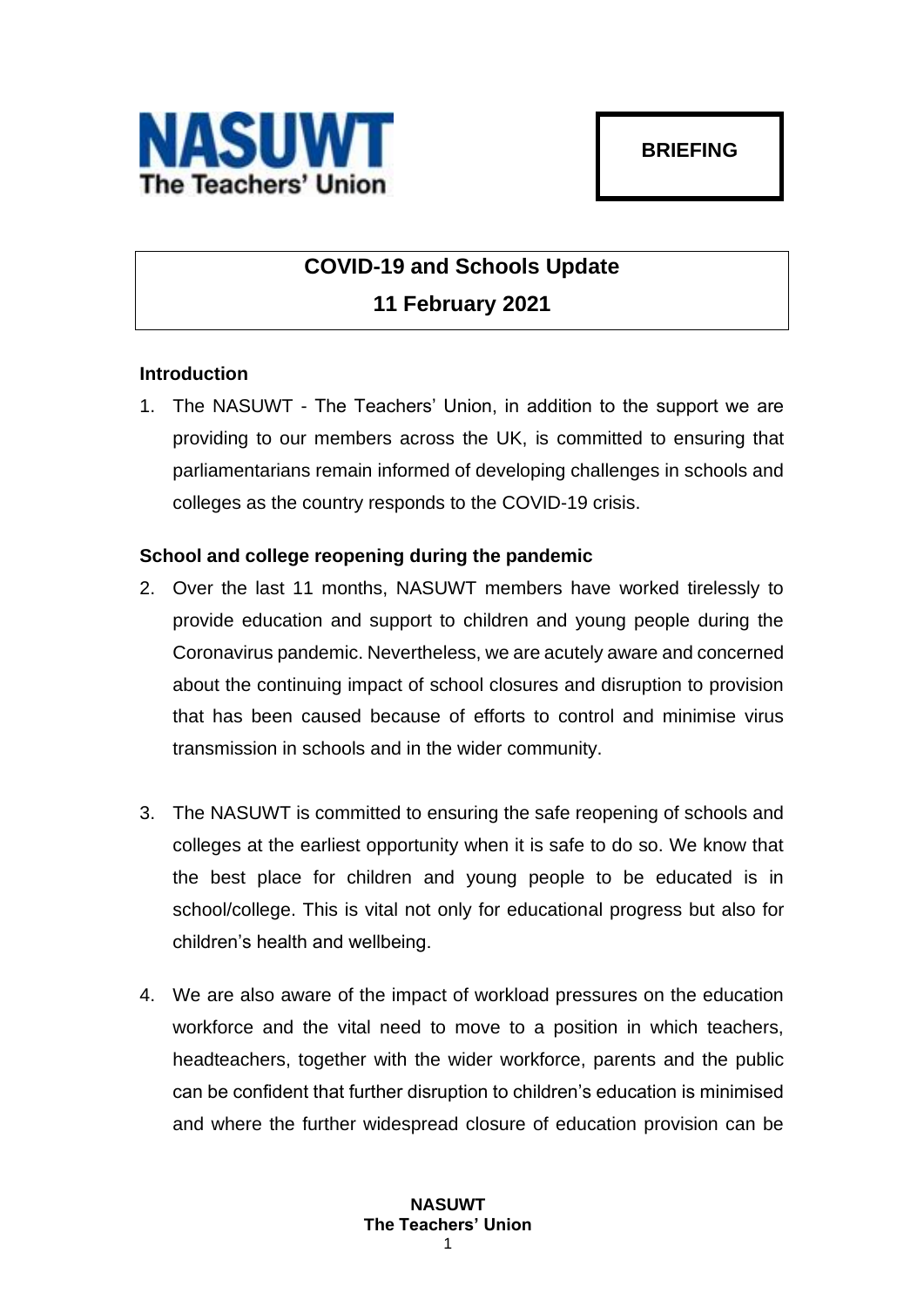avoided. We believe that the safety of the workforce and pupils must continue to remain paramount.

- 5. Securing the reopening of all education provision will require a clear and shared understanding of what is expected, rigorous and consistent application of measures to ensure safe return to face to face teaching and learning, and a credible plan that garners the confidence of the workforce, parents and the general public. We believe that this can only be achieved where there is continued effort to work constructively with the NASUWT and other education workforce representatives and employers to ensure that the requisite conditions and assurances are established to affect the safe and sustainable reopening of schools and colleges as national restrictions are lifted.
- 6. Our priorities for the safe full reopening of schools and colleges focus on the need for clarity of expectation, consistency of application and measures to secure the confidence of the workforce, parents and the public. Taken together, we believe that the following measures will enable the safe and sustainable reopening of schools and colleges when national restrictions are lifted.
- 7. We believe the Government must now:
	- (i) Demonstrate that decisions are led by the scientific evidence and advice
		- Provide evidence of significant and sustained reductions to the R rate – nationally, regionally and locally. Wider reopening must be managed and safe to those in schools and should not compromise wider public health.
		- Publish conclusive scientific evidence on the risks of in-school virus transmission.
		- Provide transparency regarding data sharing on COVID transmission rates amongst pupils and staff at individual school/college level and at local authority/area level.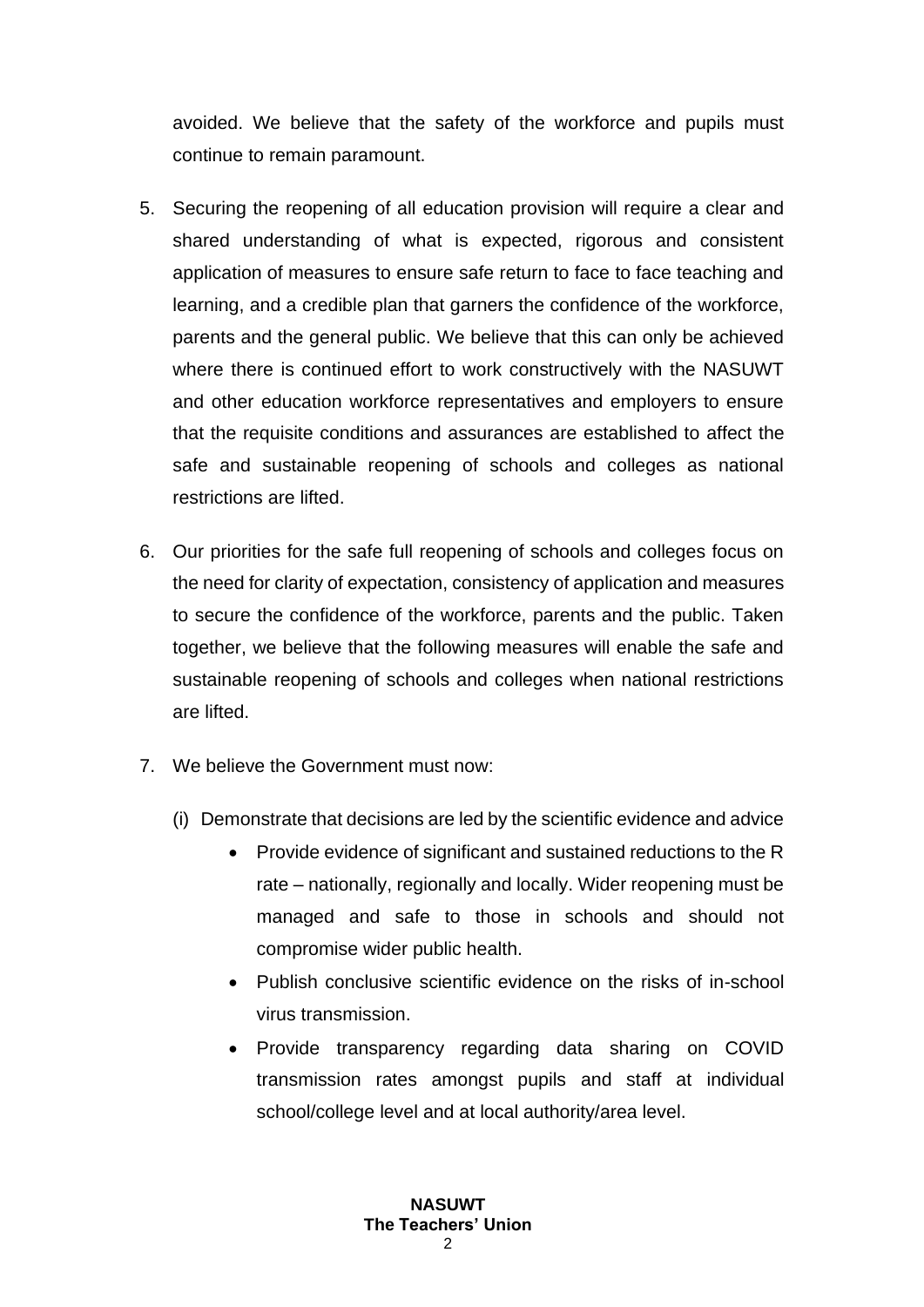- (ii) Ensure effective and consistent action against the spread of the virus
	- Give good notice to enable schools to prepare to reopen fully. There must be no last-minute decisions and no surprises, and all guidance should be published in good time.
	- Implement a staggered plan for reopening to give time for local and national public health teams to monitor the impacts of reopening in a cautious and measured way and to reduce the risk of a further surge in community-level virus transmission.
	- Put in place measures to ensure the readiness and compliance of schools/colleges for reopening, including stronger advice on essential safety measures.
	- Ensure that schools/colleges are given sufficient time to undertake the essential implementation of COVID-safety training of staff during normal working time to ensure the effective and consistent implementation of risk control measures.
	- Provide additional funding to meet the additional COVID-safety costs incurred by schools and colleges (including for cleaning, materials and additional staffing) and to ensure that safety measures remain paramount at all times. NASUWT The Teachers' Union School and college reopening during the pandemic (continued overleaf)
- (iii) Ensure the same protections for teachers and support staff as for workers in other occupations
	- Publish further national guidance, jointly developed with school and college workforce representatives, taking into account any planned phasing for the return of pupils and providing clarity over the teaching and learning activities that will be undertaken.
	- Put in place clear, accessible and responsive systems to enable teachers and parents to report to an appropriate independent body their concerns over COVID-safety.
	- Provide for effective inspection and enforcement arrangements to address non-compliance with Government guidance.

## **NASUWT The Teachers' Union**  $\mathbf{c}$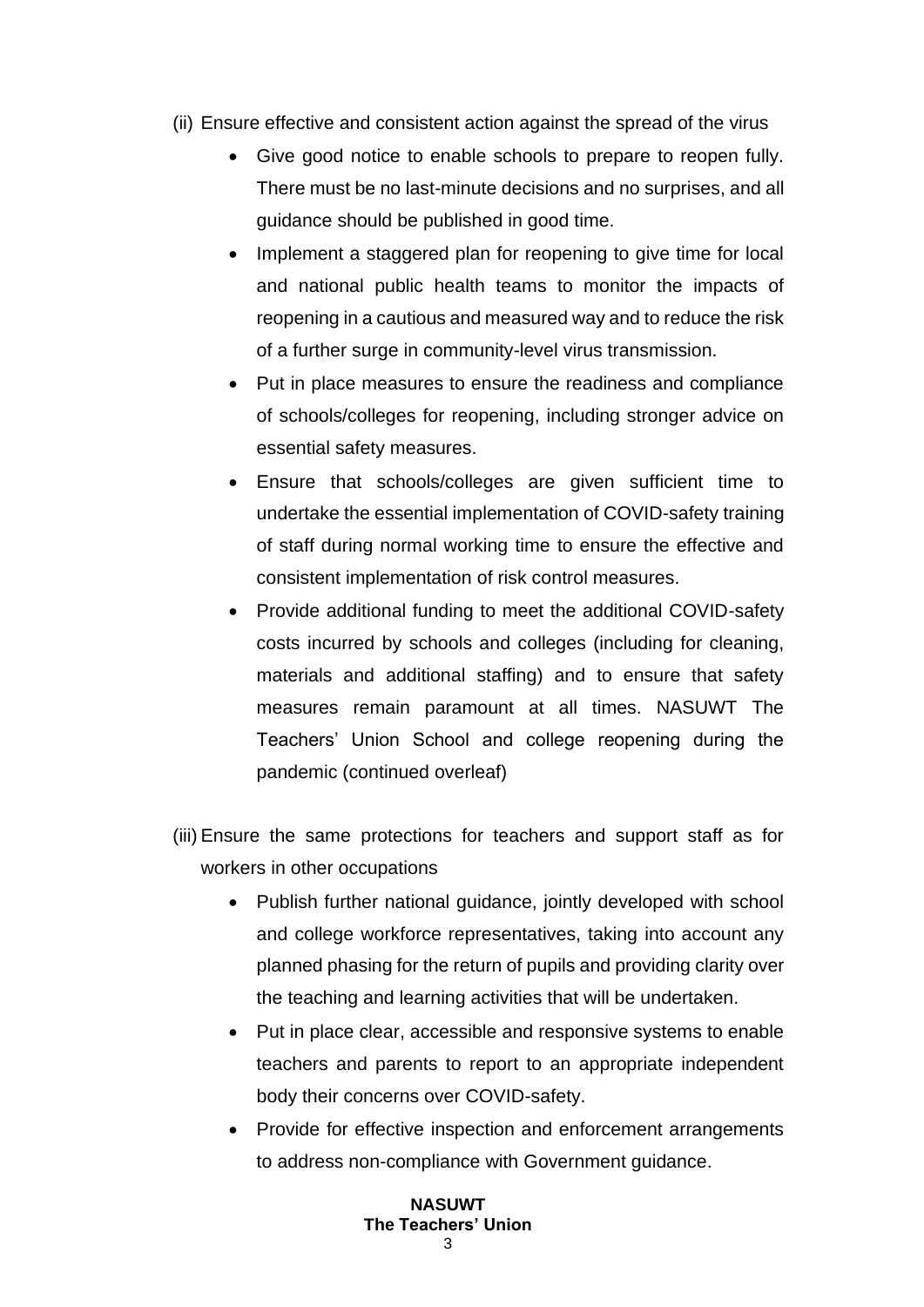• Ensure that clinically extremely vulnerable staff continue to stay at home, pending any further changes to general shielding guidance.

(iv)Ensure effective controls are in place to minimise the spread and impact of COVID-19

- Ensure stronger adherence with essential non-pharmaceutical interventions (such as handwashing, cleaning, and two-metre social distancing between adults).
- In view of uncertainty around new variants, put in place stronger mitigations and control measures, such as: ventilation monitoring; enhanced use of face coverings in schools by adults in all settings and by secondary age pupils; optional use of face coverings by pupils in primary schools; two-metre social distancing between secondary age pupils; and use of rotas or other measures to limit occupancy levels, provide enhanced physical distancing and prevent overcrowding.
- Ensure stringent adherence to essential mitigations (such as social distancing, face masks) to ensure that homeschool/college transport is COVID-secure.
- Establish effective and competent mass asymptomatic testing arrangements for staff and pupils, in addition to maintaining an effective test and trace system.
- Give priority access to COVID-19 vaccines for teachers and education staff, phasing the roll-out of vaccinations in settings that are the first to open fully, and to reduce the risk of further school/college closures when schools reopen fully.
- (v) Ensure that appropriate risk assessments and controls are in place
	- Require schools and colleges to update their risk assessments prior to wider reopening, in consultation with the workforce and trade unions.